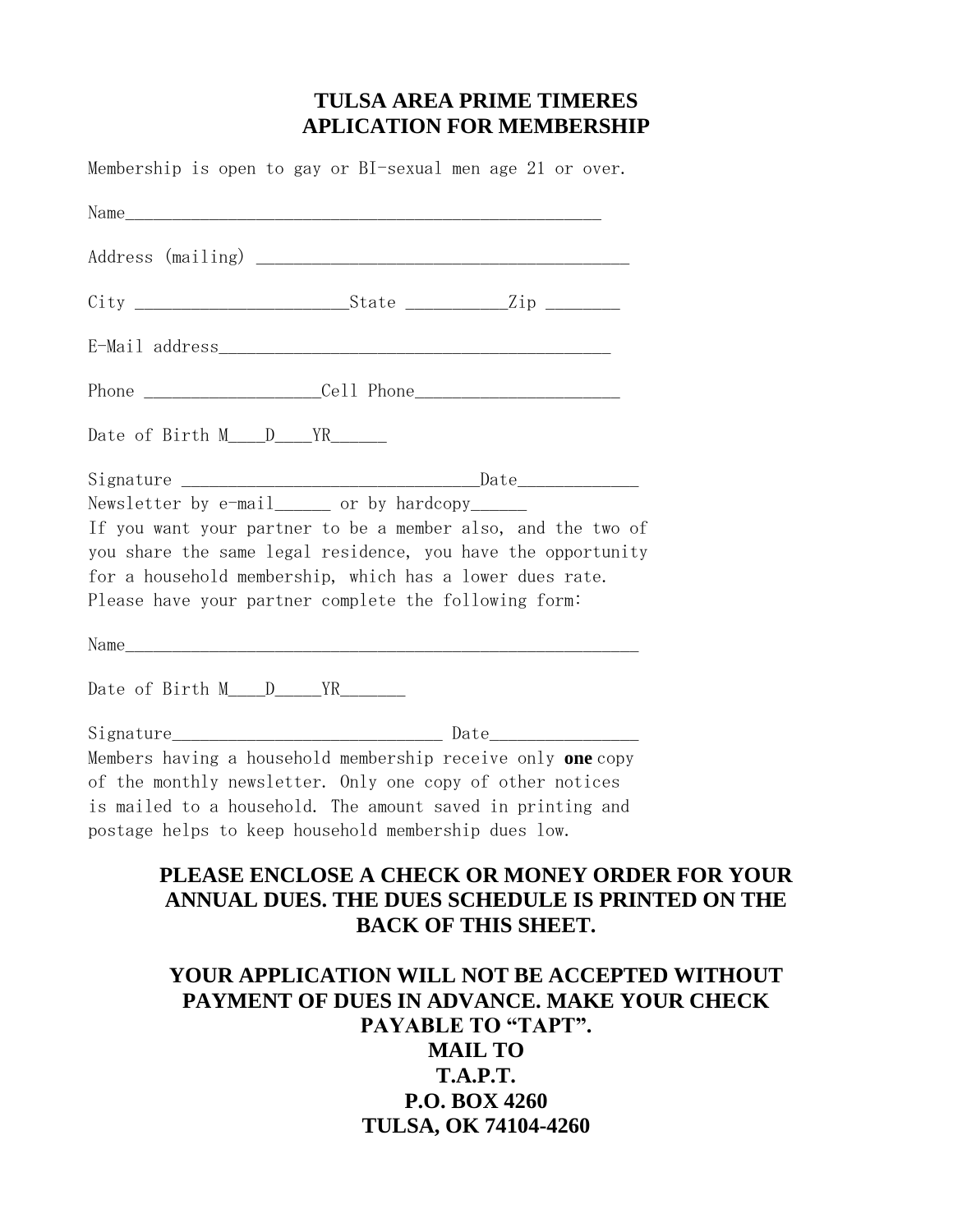### **Dues and fees help keep our organization going.**

Tulsa Area Prime Timers is a member funded social organization. We receive no monies from any other source. Income from dues and fees goes to pay for office supplies, printing costs, postage, annual chapter dues to Prime Timers World Wide. Also refreshments at our monthly meeting and some social events, and other expenditures approved by the Board of Directors or the members attending a monthly business meeting.

## **DUES SCHEDULE**

If you join in January, please enclose the annual dues in full: **\$30.00** for an individual membership, or **\$35.00** for a household membership.

If you join in a **month other than January,** please enclose dues according to the following schedule:

| <b>MONTH YOU JOIN</b> | <b>INDIVIDUAL</b> | <b>HOUSEHOLD</b> |
|-----------------------|-------------------|------------------|
| February              | \$27.50           | \$32.50          |
| March                 | \$25.00           | \$30.00          |
| April                 | \$22.50           | \$27.50          |
| May                   | \$20.00           | \$35.00          |
| June                  | \$17.50           | \$22.50          |
| July                  | \$15.00           | \$20.00          |
| August                | \$12.50           | \$17.50          |
| September             | \$10.00           | \$15.00          |
| October               | \$7.50            | \$12.50          |
| November              | \$5.00            | \$10.00          |
| December              | \$27.00*          | $$32.00**$       |

\* Amount is early payment for individual membership dues in full for next year (January 1 through December 31).

\*\* Amount is early payment for household membership dues in full for next year (January 1 through December 31).

### **SPECIAL FEES**

The membership when attending a social function held at a member's residence will be asked to pay a \$2.00 fee to help defray the incidental costs the host incurs in sponsoring the event. Note: Some events held require that members bring food or beverages. If a member choose not to bring anything the special fee is \$5.00.

If a member brings one or more guests (most welcome) to a meeting or to a social event, the member is responsible for paying the special fee for each guest we bring.